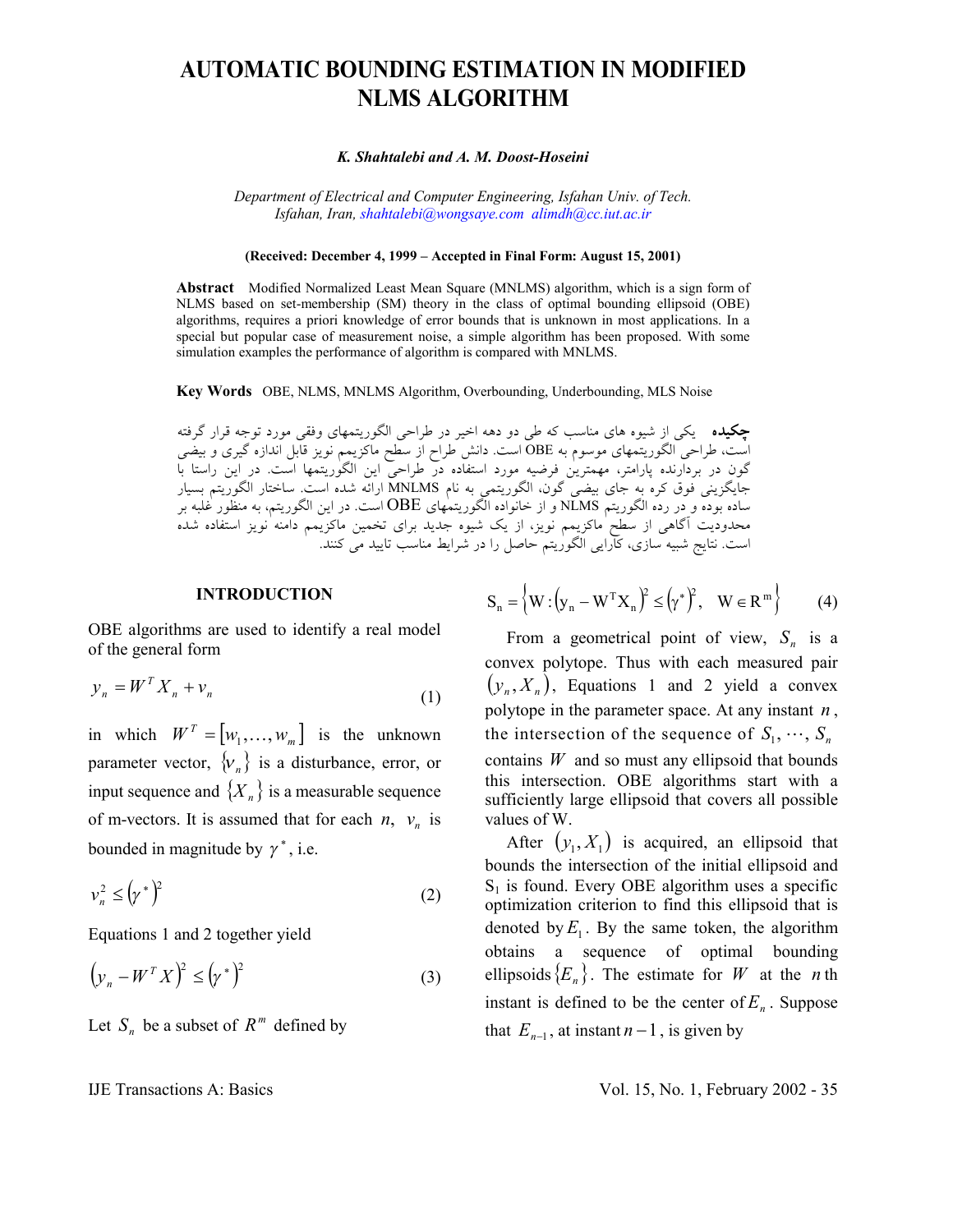$$
E_{n-1} = \left\{ W : (W - W_{n-1})^T P_{n-1}^{-1} (W - W_{n-1}) \le \eta_{n-1}^2 \right\} (5)
$$

for some positive definite matrix  $P_{n-1}$  and a nonzero scalar $\eta_{n-1}$ . Observing  $(y_n, X_n)$ , an ellipsoid that bounds  $E_{n-1} \cap S_n$  is given by

$$
E_n = \left\{ W : (W - W_n)^T P_n^{-1} (W - W_n) \le \eta_n^2 \right\}
$$
 (6)

where

$$
P_n^{-1} = (1 - \lambda_n) P_{n-1}^{-1} + \lambda_n X_n X_n^T
$$
 (7)

or equivalently (using matrix inversion lemma)

$$
P_n = \frac{1}{1 - \lambda_n} \left[ P_{n-1} - \frac{\lambda_n P_{n-1} X_n X_n^T P_{n-1}}{1 - \lambda_n + \lambda_n X_n^T P_{n-1} X_n} \right] \quad (8)
$$

$$
e_n = y_n - X_n^T W_{n-1} \tag{9}
$$

$$
W_n = W_{n-1} + \frac{\lambda_n P_{n-1} X_n}{1 - \lambda_n + \lambda_n X_n^T P_{n-1} X_n} e_n
$$
 (10)

$$
\eta_n^2 = (1 - \lambda_n) \eta_{n-1}^2 + \lambda_n \gamma^2 - \frac{\lambda_n (1 - \lambda_n) e_n^2}{1 - \lambda_n + \lambda_n X_n^T P_{n-1} X_n}
$$
\n(11)

and  $\lambda_n$  is any scalar in (0,1) [5].

In MNLMS algorithm,  $P_n$  is replaced by a diagonal matrix  $\mu_n I > P_n$  (where A >B means A-B is positive definite) and an expanded set  $\overline{E}_n$ where

$$
\overline{E}_n = \{ W : \mu_n^{-1} (W - W_n)^T (W - W_n) \le \eta_n^2 \} \n= \{ W : (W - W_n)^T (W - W_n) \le \mu_n \eta_n^2 \}
$$
\n(12)

which covers  $E_n$  .i.e.

$$
E_n \subseteq \overline{E}_n \tag{13}
$$

Choosing the value of  $\lambda_n$  which minimizes  $\zeta_n^2 = \mu_n \eta_n^2$  leads to a very simple algorithm named MNLMS [12] (and also [10] for a geometrical approach).

$$
W_{n} = \begin{cases} W_{n-1} & \|e_{n}\| \leq \gamma^{*} \\ W_{n-1} + \frac{\|e_{n}\| - \gamma^{*}}{X_{n}^{T}X_{n}} X_{n} \text{sign}(e_{n}) & \|e_{n}\| > \gamma^{*} \end{cases}
$$

$$
(14)
$$

$$
\zeta_{n}^{2} = \begin{cases}\n\zeta_{n-1}^{2} & \|\mathbf{e}_{n}\| \leq \gamma^{*} \\
\zeta_{n-1}^{2} - \frac{(\|\mathbf{e}_{n}\| - \gamma^{*})}{\mathbf{X}_{n}^{\mathrm{T}}\mathbf{X}_{n}} & \|\mathbf{e}_{n}\| > \gamma^{*}\n\end{cases}
$$
\n(15)

Although  $\zeta_n^2$  does not have any direct role in MNLMS algorithm, but helps distinguishing the variation of parameters. With the assumption that  $\gamma^*$  is chosen correctly and under ideal timeinvariance condition,  $\zeta_n^2$  never goes negative (see [12]). Every time  $\zeta_n^2$  assumes a negative value, a variation in the true parameter has occurred.

 However we focus on another important problem: MNLMS algorithm like conventional OBE algorithm [8] is based on the premise that  ${v_n}$  has an upper bound that is known apriori,  $||v_n|| \le \gamma^*$ , for all *n*. However since  $\{v_n\}$  is unobservable, choosing a proper  $\gamma^*$  (or bounding sequence  $\{y^*\}$  for the case of time variable maximum level), is critical in practice. Over bounding increases the estimation error and leads to *inconsistent* estimator [11]. Under bounding is riskier because it can cause divergence. In the next section we focus on the case that over bounding or under bounding has been occurred and propose a method to decrease or increase  $\gamma_n$  to its correct value  $(y^*)$ . As stated earlier, our method is valid

36 - Vol. 15, No. 1, February 2002 IJE Transactions A: Basics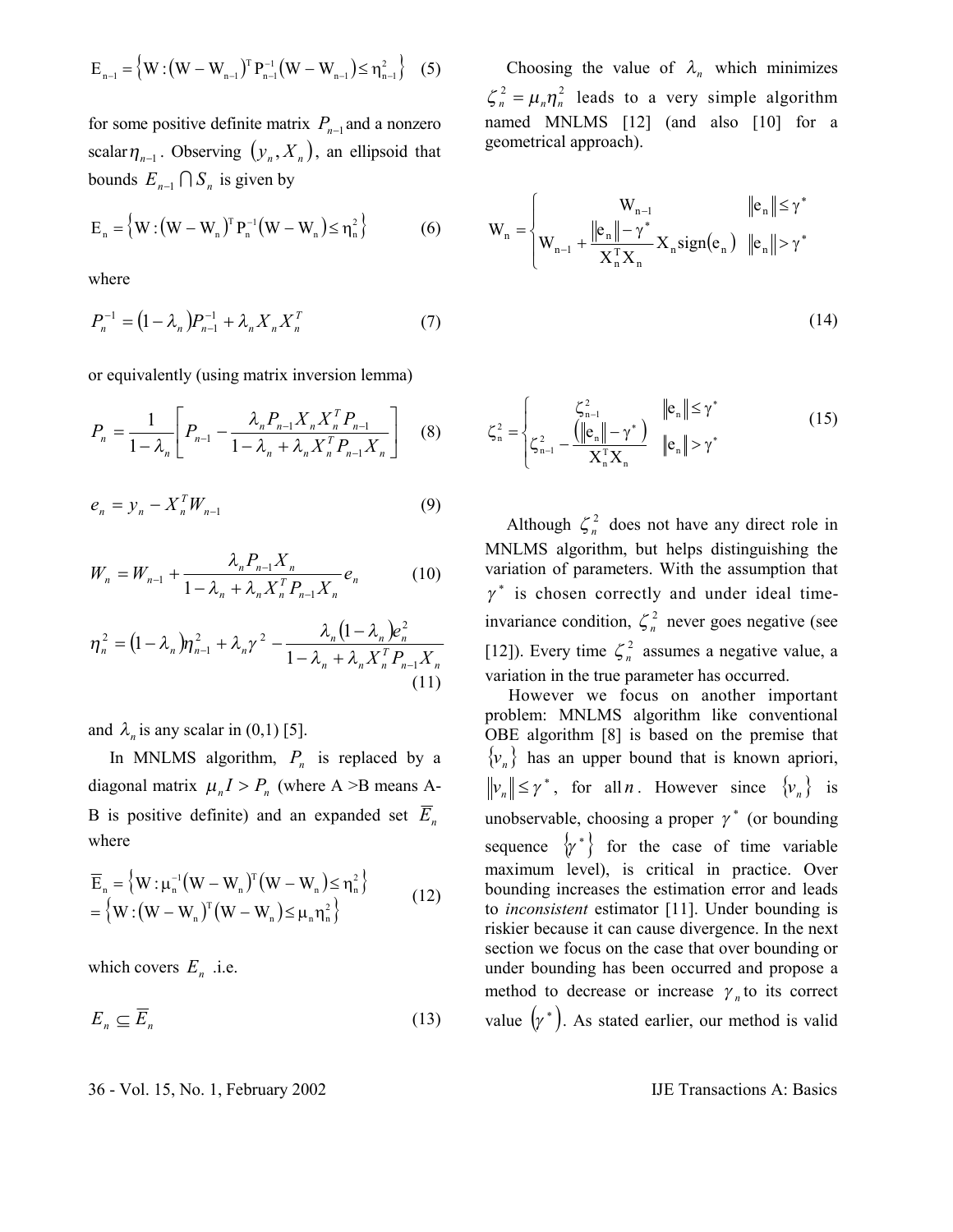for a special class of measurement noises, which is defined in the next section.

## **MLS NOISE AND PROPOSED ALGORITHM**

**Definition 1**  $\{v_n\}$  is called a Maximum Level Selecting (MLS) noise of order *N* if for any set of time instants  $n_0$ ,  $n_0 + 1$ ,  $\cdots$ ,  $n_0 + N - 1$ , there exists at least one *k* such that

$$
\|\mathbf{v}_{k}\| = \gamma^* \qquad \text{with} \qquad \text{Prob. 1}
$$

where  $\gamma^*$  is the global maximum magnitude of  $\{v_n\}$ . i.e.

$$
\|\mathbf{v}_n\| \leq \gamma^*
$$

This class, choosing a suitable *N* , encompasses a broad variety of noises, e.g. on-off, hard limited and quantizer systems noises. The following theorem is the basic key for noise bound correction and completing of MNLMS algorithm.

**Theorem 1** Suppose  $\{v_n\}$  is an i.i.d MLS noise of order *N* with  $||v_n|| \le \gamma^*$  and  $\{u_n\}$  is an i.i.d sequence for which  $v_n$  is independent from  $u_n$  for all *n*. Then for every  $n_0$ ,  $0 < \gamma \le \gamma^*$  *and*  $\varepsilon > 0$ , there exists a positive number M such that for every  $K \geq M$ 

$$
P\{|v_n + u_n\| < \gamma \ n = n_0, n_0 + 1, \cdots, n_0 + K - 1\} < \varepsilon
$$
\n(16)

**Proof***:* See the appendix

Now suppose  $\{v_n\}$  is an MLS noise of order *N* and parameter  $\gamma^*$  and for a period M>>N the sequence  ${e_n}$  in Equation 9 satisfies

$$
\left\|\,e_{_{n}}\right\|=\left\|\,v_{_{n}}+X_{_{n}}^{\,\mathrm{T}}\big(W-W_{_{n-1}}\big)\right\|<\gamma
$$

$$
n = n_0, n_0 + 1, \dots, n_0 + M - 1 \tag{17}
$$

According to theorem 1 for  $\gamma \leq \gamma^*$  and a sufficiently large  $M$ , the probability of the above event is approximately zero. So it is clearly found that with a high degree of accuracy

$$
\gamma^*<\gamma
$$

Hence

$$
\|\mathbf{v}_{n}\| \leq \gamma^* < \gamma \tag{18}
$$

The above statement is based on the assumption that  $\{u_n\} = \{X_n^T(W - W_{n-1})\}$  is an i.i.d sequence and  $u_n$  independent of  $v_n$  for all *n* (ordinary assumptions in the literature of adaptive algorithms). So we can candidate  $\gamma^* = \gamma - \delta$  for the maximum noise level. i.e.

 $\gamma \rightarrow \gamma - \delta$ 

where  $\delta$  is an arbitrary small positive value. On the other hand, because of the nature of OBE algorithm, they use only a few percentages of the input data. So if the algorithm uses input data successively for a period exceeding L (usually  $L =$ 1, 2 or 3) without interruption, it insures that  $\gamma$  is

less than  $\gamma^*$ . Hence we should increase  $\gamma$ 

 $\gamma \rightarrow \gamma + \delta$ 

 The above explanation is the foundation of new algorithm called Automatic Bound Estimation (ABE) MNLMS algorithm and is summarized as follows (See [9] for another approach to ABE algorithms):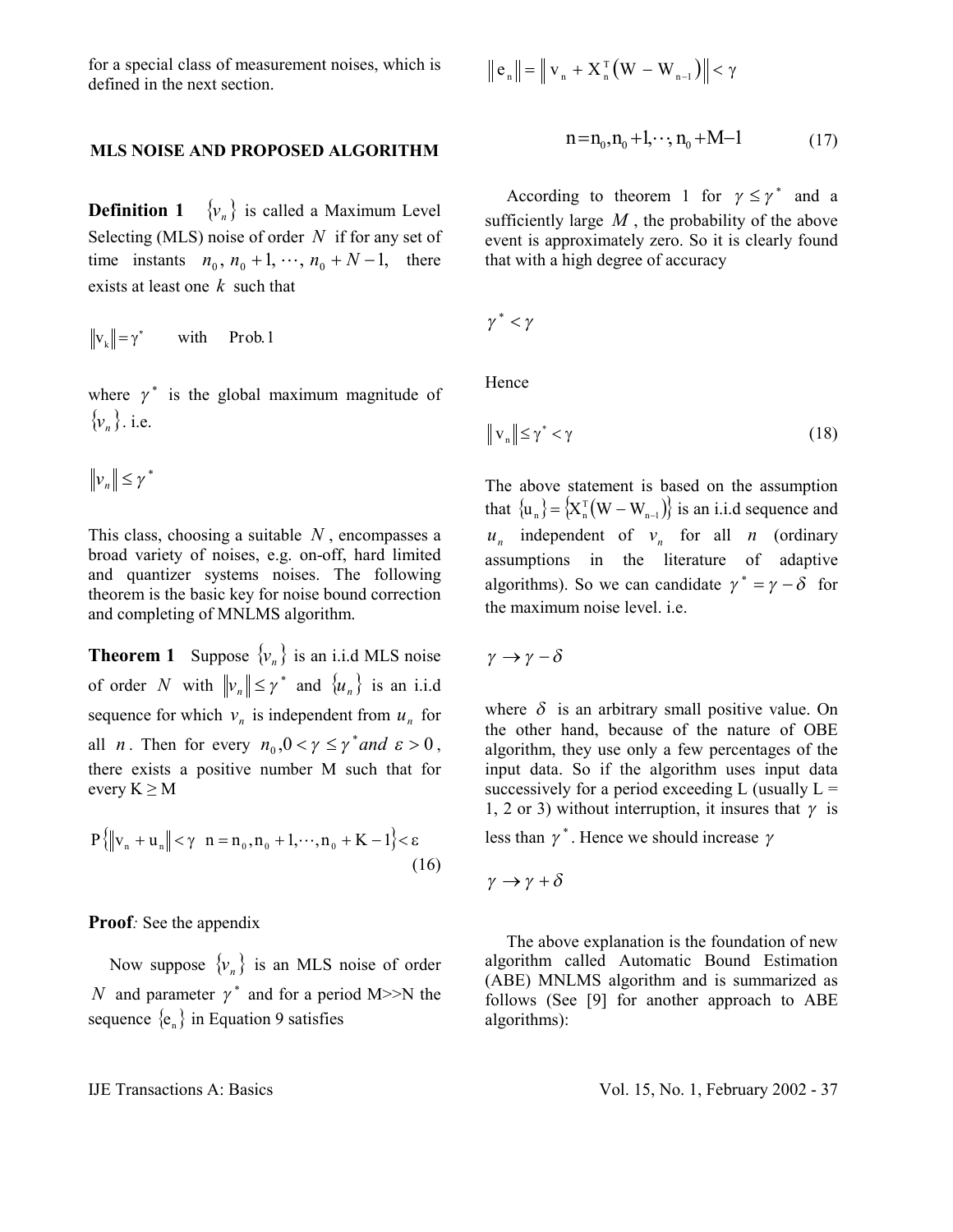**Initialization:** Set  $W_0 = 0, \zeta_0 = a$  (large) positive number,  $\gamma_0$  = any (over) estimated bound, Choose  $\delta$  (small positive number), M (M>>N) and L (usually  $L = 1, 2$  or 3)

$$
\gamma_{n} = \gamma_{n-1}
$$
\n
$$
\text{if } \|\mathbf{e}_{n}\| < \gamma_{n} : \begin{cases} k = k + 1, l = 0 \\ W_{n} = W_{n-1} \\ \zeta_{n}^{2} = \zeta_{n-1}^{2} \\ \text{if } k > M : \quad \gamma_{n} = \gamma_{n-1} - \delta \quad , \ k = 0 \end{cases}
$$
\n
$$
\text{if } \|\mathbf{e}_{n}\| > \gamma_{n} : \begin{cases} W_{n} = W_{n-1} + \frac{\|\mathbf{e}_{n}\| - \gamma_{n}}{X_{n}^{T}X_{n}} X_{n} \text{sign}(\mathbf{e}_{n}) \\ 1 = 1 + 1 \quad , k = 0 \\ \zeta_{n}^{2} = \zeta_{n-1}^{2} - \frac{\left(\|\mathbf{e}_{n}\| - \gamma\right)^{2}}{X_{n}^{T}X_{n}} \\ \text{if } l > L : \quad \gamma_{n} = \gamma_{n-1} + \delta \quad , \ l = 0 \end{cases}
$$
\n
$$
\text{if } \zeta_{n}^{2} \leq 0 : \zeta_{n}^{2} = a \text{ (large) positive number}
$$

 With a rather tedious mathematical analysis one can show that if  $M$ ,  $\{v_n\}$  and  ${u_n} = {X_n^T(W - W_{n-1})}$  satisfy the conditions of theorem 1,  $\gamma_n$  finally settles in the interval  $[\gamma^* - \delta, \gamma^* + \delta]$ . We skip the exact proof but demonstrate this fact via computer simulations in the following section.

## **SIMULATION**

In this section we present simulations that support the abilities of proposed ABE-MNLMS algorithm. We compare the results with those of MNLMS algorithm using an AR(2) model with

$$
y_n = cy_{n-1} + dy_{n-2} + v_n = X_n^{\mathrm{T}}W + v_n \tag{19}
$$

where

$$
W = \begin{bmatrix} c & d \end{bmatrix}^T \qquad , \quad X_n = \begin{bmatrix} y_{n-1} & y_{n-2} \end{bmatrix}^T
$$

Four cases are considered:

**Case 1. Time Invariant Parameter with Colored Noise** Using  $c = 1$  and  $d = -0.5$  and  $v_n$  is a colored non-zero mean error sequence generated by a correlated sequence  $\{w_n\}$ 

$$
v_n = \begin{cases} 1 & \text{if } w_n > -1 \\ -1 & \text{otherwise} \end{cases}
$$
 (20)

in which  $w_n$  is generated by

 $W_n = -0.8W_{n-1} + Z_n$ 

where  $z_n$  is i.i.d uniform in  $[-1,1]$ . Both algorithms are run with an overestimated bound  $\gamma = 1.5$  since the true error bound  $(\gamma = 1)$  is assumed unknown. The results are shown in Figure 1 (See also the result of SM--SA OBE algorithm used in [13]).

**Case 2. Time Invariant Parameter with Multi Level Noise** In this case  $v_n$  assumes values {-1,-2/3,-1/3,0,1/3,2/3,1} with equal probabilites. Other conditions are the same as case 1. The results are shown in Figure 2.

**Case 3. Time Varying Model** The parameter *c* was changed by 50 % at one-thousandth sample, while *c* was kept constant at its nominal value. As before,  $v_n$  chooses values  $\{-\}$ 1,-2/3,-1/3,0,1/3,2/3,1} uniformly. The parameter estimates are plotted against the true values in Figure 3. The proposed algorithm also has remarkable performance for the case of under bounding.

**Case 4. Time Varying Model with Under Bounding Initial Value** Consider case 3 but with  $\gamma = 0.8$ . The results are illustrated in Figure 4.

 ABE-MNLMS algorithm exhibits improved performance over MNLMS in all cases. For example in opposition to MNLMS algorithm, the steady state error of the parameter estimate in ABE--MNLMS algorithm is zero in all cases. Especially from Figure 4 in the case of under

38 - Vol. 15, No. 1, February 2002 IJE Transactions A: Basics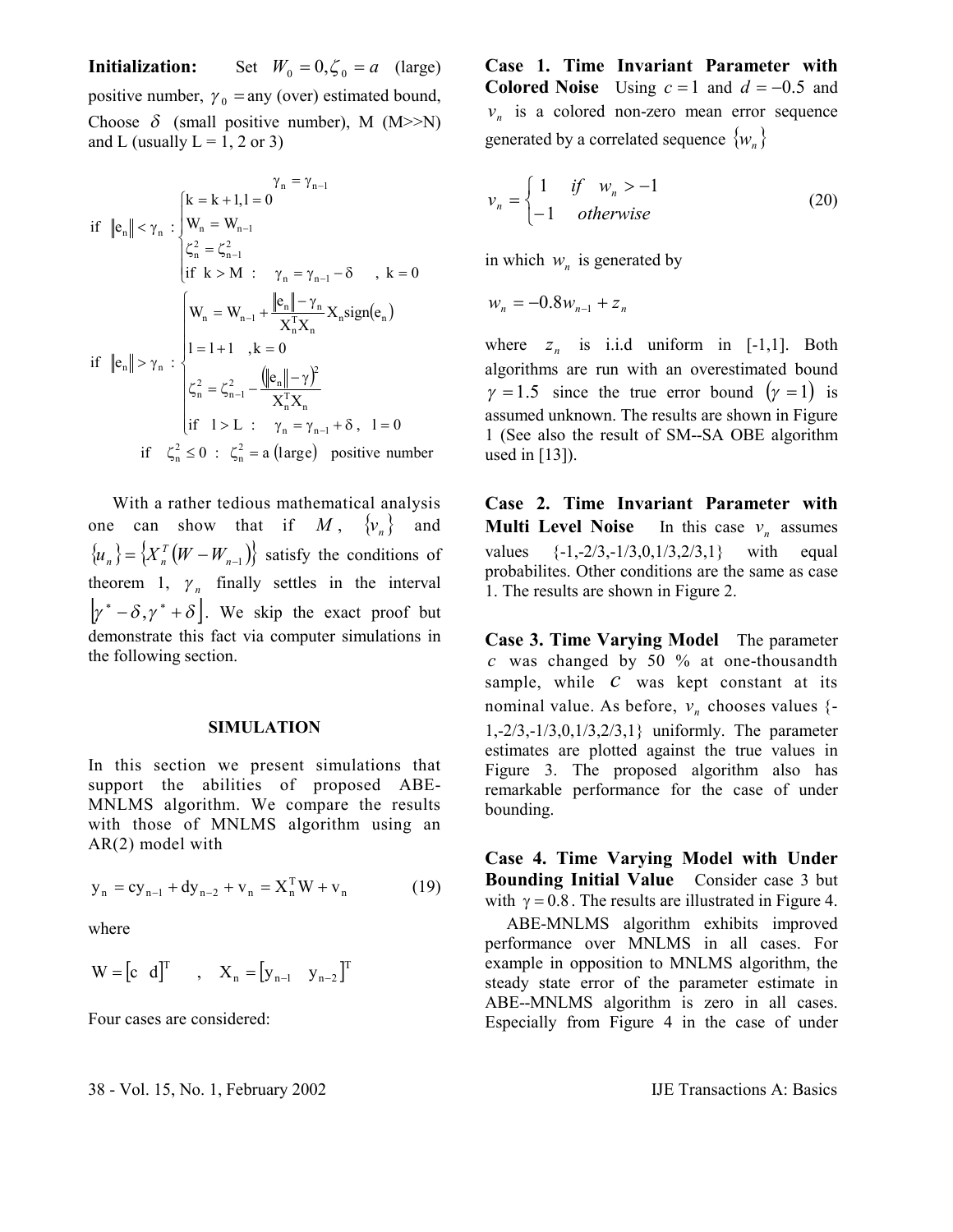**Parameter Estimates** 







Figure 1. Parameter estimates for case 1 (a) MNLMS with  $\gamma = 1.5$  and (b) proposed algorithm with  $\gamma = 1.5$ , M = 50 and  $L = 2$ .

bounding, MNLMS is unstable. Despite of all results, it is important to point out that MNLMS algorithm has remarkable performance when true  $\gamma$ is available [12].

As mentioned in the end of section 2,  $\gamma_n$  finally



(a)





**Figure 2.** Parameter estimates for case 2 (a) MNLMS with  $\gamma = 1.5$  and (b) proposed algorithm with  $\gamma = 1.5$ , M = 50 and  $L = 2$ .

settles in the interval

$$
\left[\!\gamma^*-\delta,\gamma^*+\delta\right]
$$

To illustrate this fact, Figure 5 shows the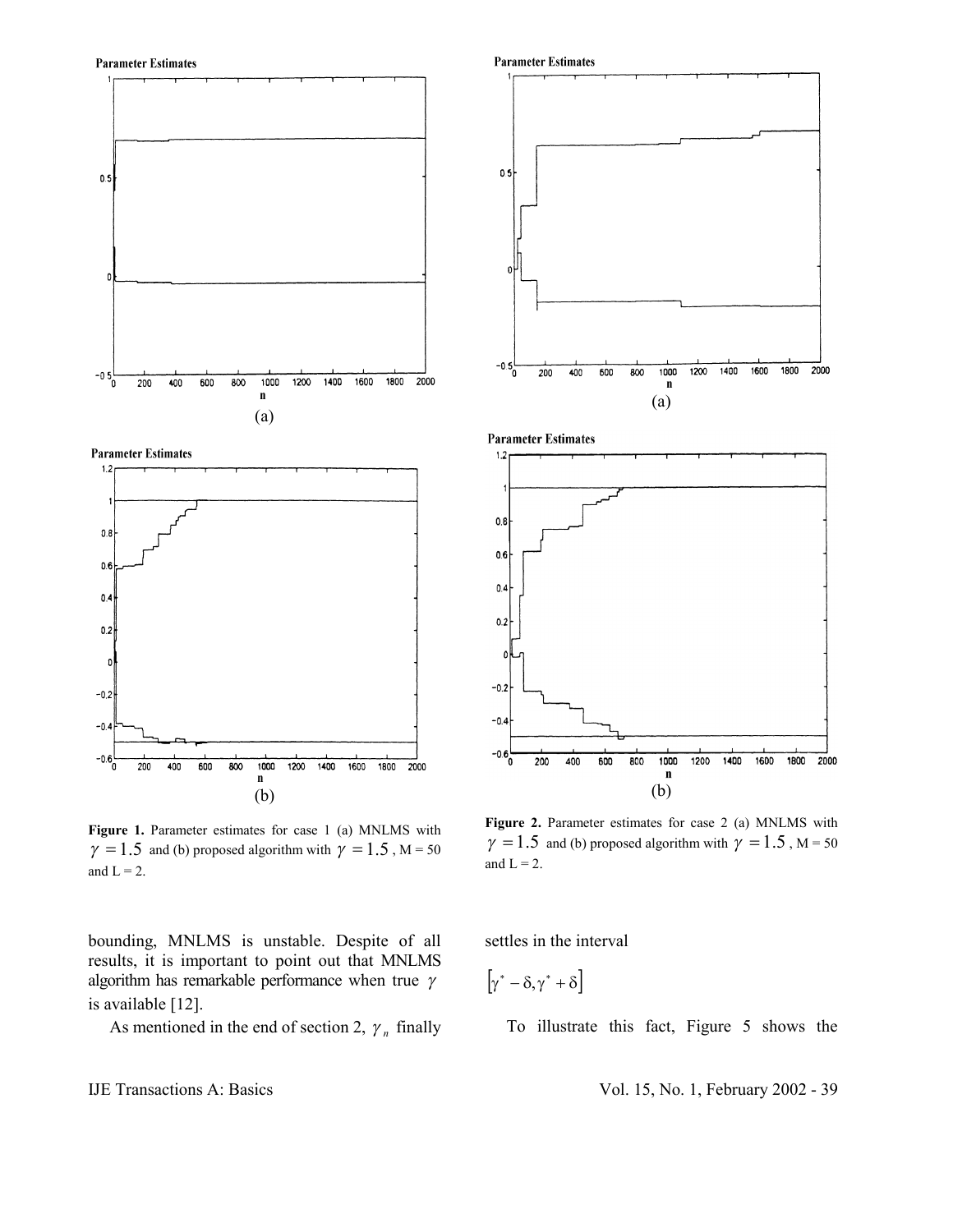





**Figure 3**. Parameter estimates for *case 3* (a) MNLMS with  $\gamma = 1.5$  and (b) proposed algorithm with  $\gamma = 1.5$ , M = 50 and L=2.

estimated values of  $\gamma^* (i.e. \gamma_n)$ , calculated by ABE--MNLMS algorithm in the cases 3 and 4. In the cases 3 and 4, the initial value of  $\gamma$  was  $\gamma_0 = 1.5$  and  $\gamma_0 = 0.8$  respectively. Figure 5 (a





**Figure 4.** Parameter estimates for *case 4* (a) MNLMS with  $\gamma = .8$  and (b) proposed algorithm with  $\gamma_0 = 1.5$ , M = 50 and L=2.

and b) shows that after  $n = 500$  (in case 3) and  $n = 200$  (in case 4) ABE--MNLMS algorithm has found its true value. Because of the value of L  $(L=2)$  that is small, there is not any underestimating after these time instants.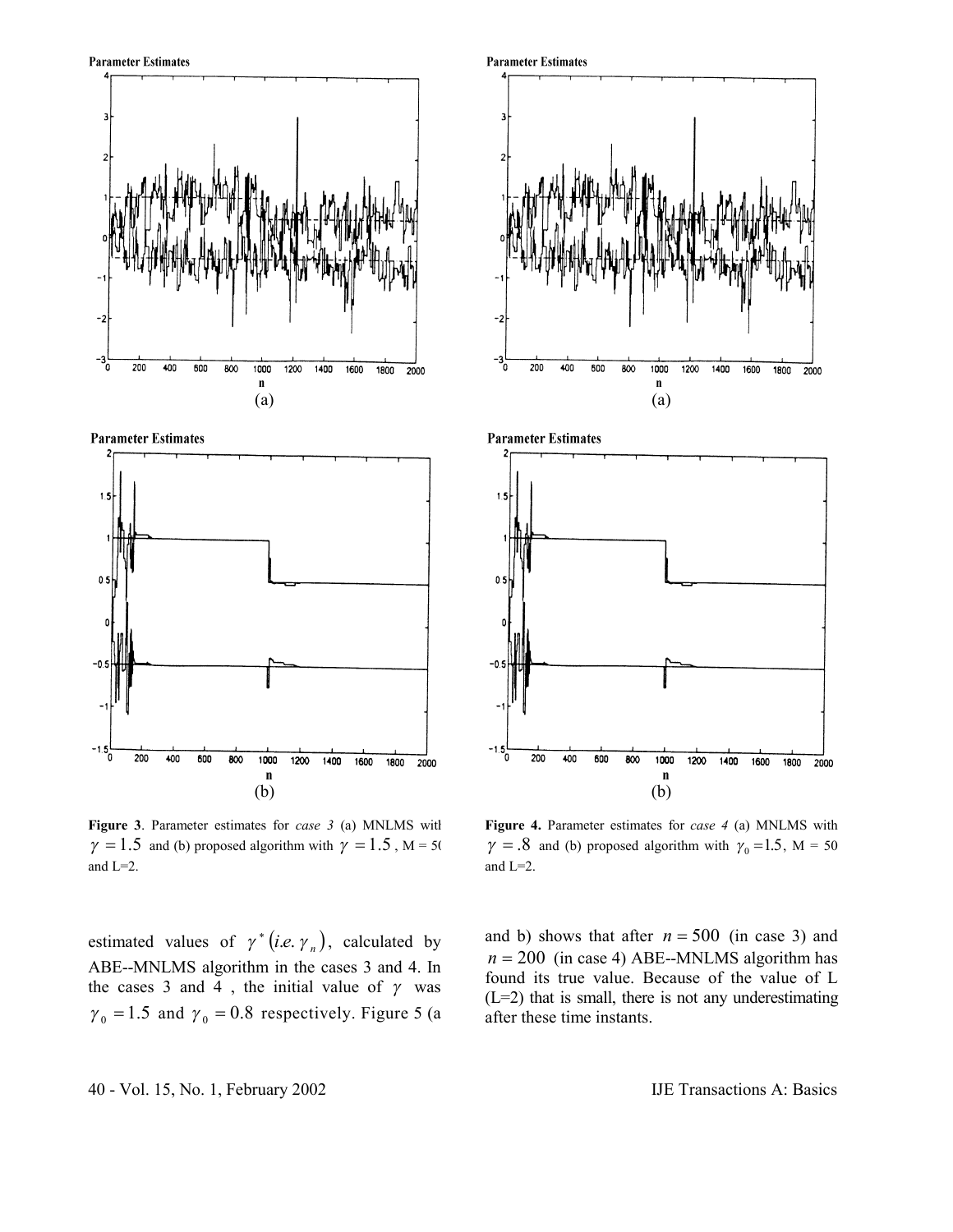

**Figure 5**. Estimates of  $\gamma^*$  in (a) Case 3 (over bounding) and (b) Case 4 (under bounding).

## **CONCLUSION**

A simple strategy to find the true maximum level of noise has been derived. It is valid for those measurement noises that reach their maximum level in finite durations with probability one. Simulation results show that the tracking performance of this algorithm in finding true maximum level of noise is comparable to that of MNLMS algorithm.

## **APPENDIX: PROOF OF THEOREM 1**

Because  $\{v_n\}$  is an MLS noise of order N, there are time instants  $\gamma \leq \gamma^*$  in the sets of length N such that

$$
v_{k_i} = \gamma^*, \ k_i \in \{n_0 + iN, n_0 + (i+1)N - 1\}, \ i = 0, 1, 2, \dots
$$
\n(21)

Suppose K is an integer multiple of N. Because  $\gamma \leq \gamma^*$ , the event

$$
\|v_n + u_n\| < \gamma, n = n_0, n_0 + 1, \dots, n_0 + K - 1 \quad (22)
$$

is covered by the event  
\n
$$
sign(v_{k_i}) \neq sign(u_{k_i})
$$
  $i - 0, 1, \dots, K/N$  (23)

Hence

$$
P\|v_n + u_n\| < \gamma \qquad n = n_0, n_0 + 1, \dots, n_0 + K - 1\}
$$
  
\n
$$
\leq P\left\{sign(v_{k_i}) \neq sign(u_{k_i}) \qquad i = 0, 1, \dots, K/N\right\} < \varepsilon
$$
  
\n(24)

now suppose

$$
p_1 = P\{v_{k_i} > 0\} \quad p_2 = P\{u_{k_i} > 0\}
$$
 (25)

because  $v_n$  and  $u_n$  are independent for all *n* 

$$
P\{\text{sign}(v_{k_i}) \neq \text{sign}(u_{k_i}) \quad i = 0, 1, \cdots, K/N\} =
$$
  

$$
(p_1(1-p_2) + p_2(1-p_1))^{K/N}
$$
 (26)

Hence under natural conditions that